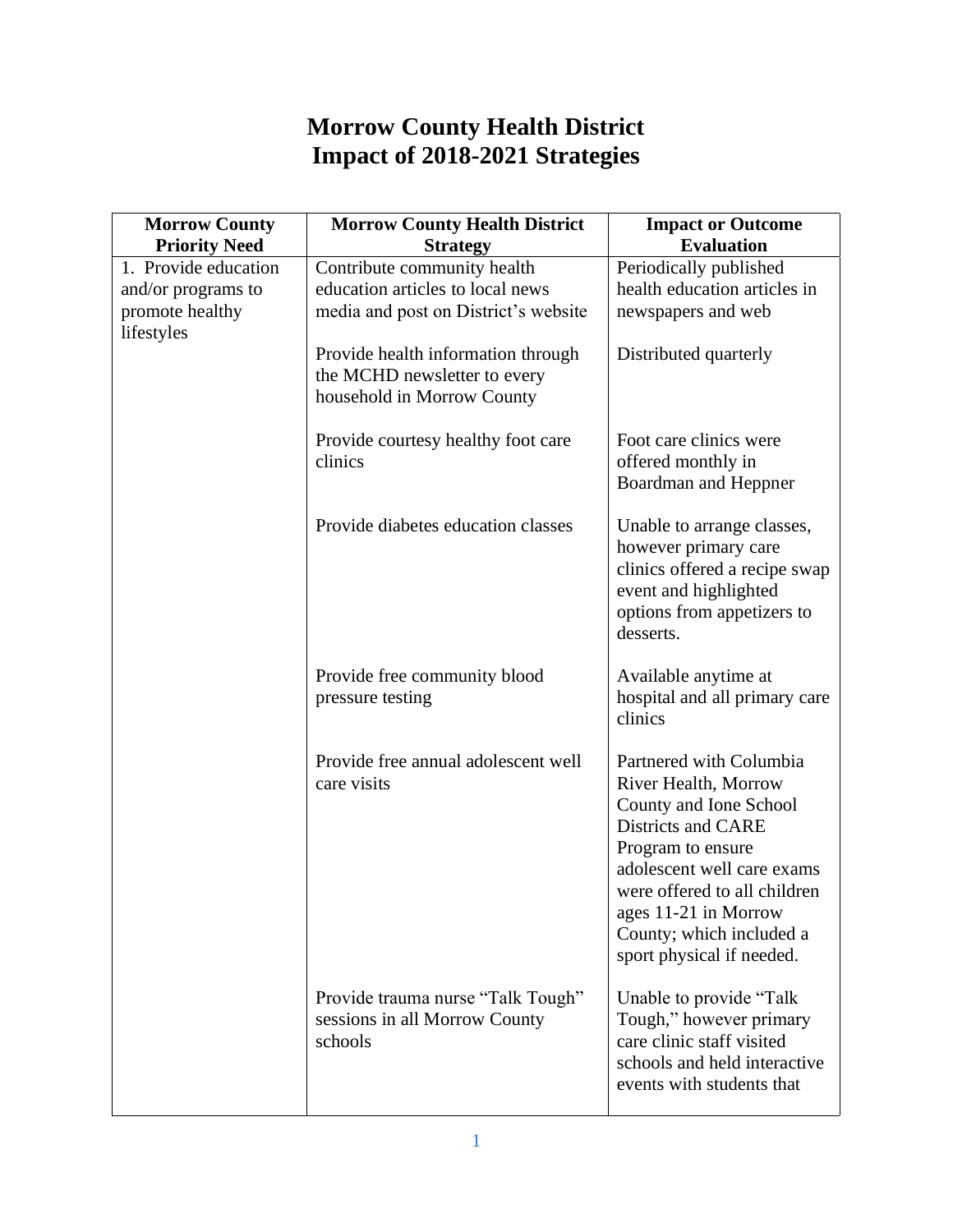| <b>Morrow County</b>                  | <b>Morrow County Health District</b>                                     | <b>Impact or Outcome</b>                                   |
|---------------------------------------|--------------------------------------------------------------------------|------------------------------------------------------------|
| <b>Priority Need</b>                  | <b>Strategy</b>                                                          | <b>Evaluation</b>                                          |
| 1. Provide education                  |                                                                          | focused on physical and                                    |
| and/or programs to<br>promote healthy |                                                                          | mental health and safety                                   |
| lifestyles continued                  | Provide community health education                                       | Participated in multiple                                   |
|                                       | and prevention events throughout                                         | community events                                           |
|                                       | Morrow County at health fairs,                                           | throughout the county and                                  |
|                                       | special events and in the schools                                        | hosted special events at the                               |
|                                       |                                                                          | primary care clinics that                                  |
|                                       |                                                                          | highlighted colorectal                                     |
|                                       |                                                                          | cancer awareness, healthy<br>diet and exercise, chronic    |
|                                       |                                                                          | disease management, end of                                 |
|                                       |                                                                          | life planning, and men and                                 |
|                                       |                                                                          | women's preventative                                       |
|                                       |                                                                          | health plans.                                              |
| Improve<br>2.                         | Provide liability insurance coverage                                     | Available if needed. A free                                |
| communication and                     | or other support for community                                           | yoga class was offered.                                    |
| coordination among                    | fitness classes as scheduled                                             |                                                            |
| health service                        |                                                                          |                                                            |
| providers, and improve                | Collaborate with other health                                            | Primary care clinics worked                                |
| communication<br>between health care  | organizations serving Morrow<br>County to strengthen CARE Program        | in collaboration with CARE<br>Program and received         |
| providers and the                     | serving women, children and families                                     | referrals on an ongoing                                    |
| community                             | through wraparound services                                              | basis                                                      |
|                                       |                                                                          |                                                            |
|                                       | Work with Eastern Oregon Health                                          | Participated in community                                  |
|                                       | Living Alliance and Eastern Oregon<br><b>CCO</b> Colorectal Cancer Grant | events, provided inflatable<br>colon display, free testing |
|                                       | emphasizing prevention, education                                        | kits and education on the                                  |
|                                       | and screening                                                            | importance of early                                        |
|                                       |                                                                          | detection.                                                 |
|                                       | Employ care coordinators in each                                         | Employed two full-time                                     |
|                                       | primary care clinic to focus on                                          | care coordinators that                                     |
|                                       | preventive services                                                      | managed preventative health                                |
|                                       |                                                                          | maintenance reminders and                                  |
|                                       |                                                                          | scheduling at primary care<br>clinics                      |
|                                       |                                                                          |                                                            |
|                                       | Hire full-time community relations $\&$                                  | Hired a full-time                                          |
|                                       | communications coordinator to                                            | community relations                                        |
|                                       | facilitate program planning and                                          | communications coordinator                                 |
|                                       | events                                                                   | that collaborated with all                                 |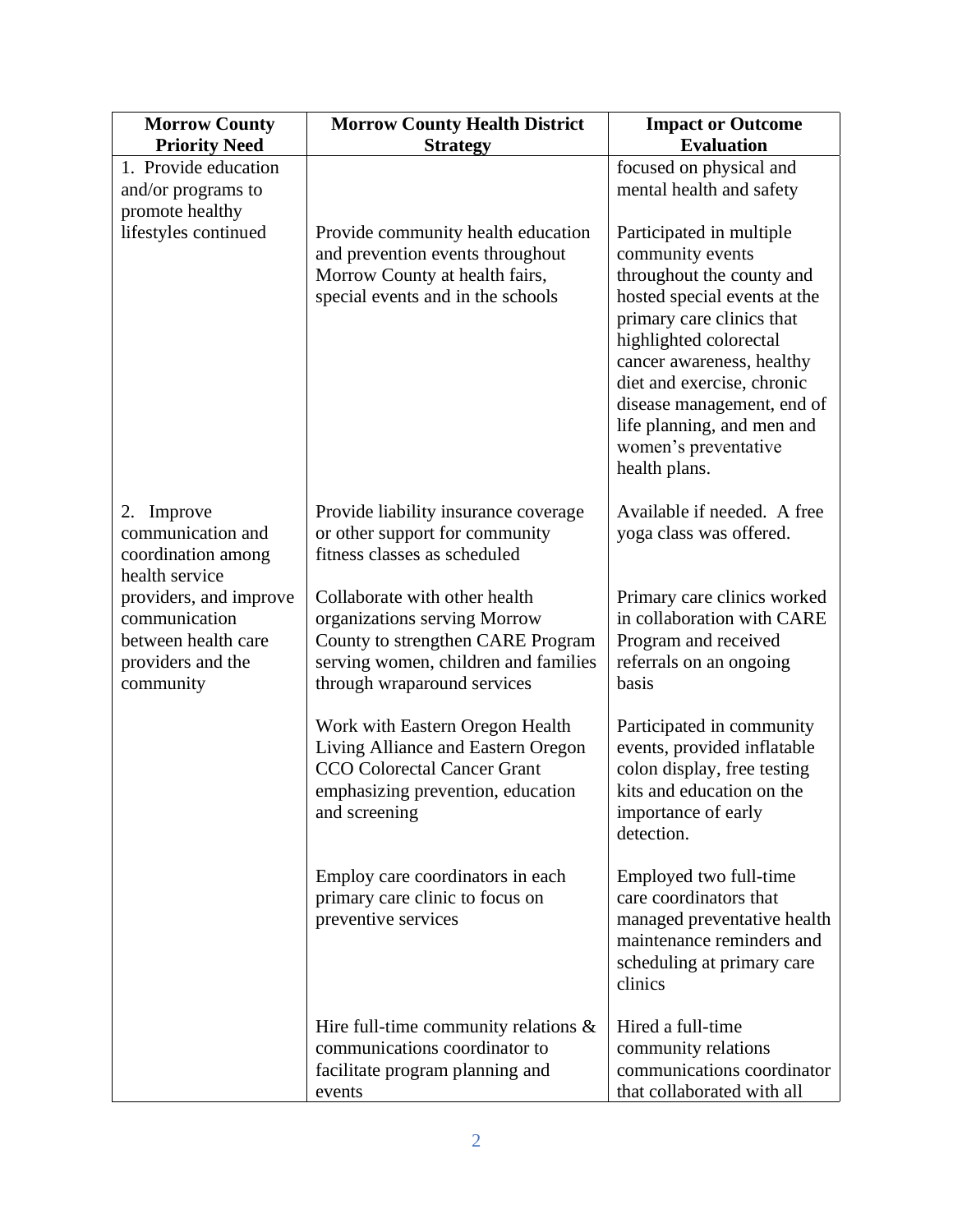| <b>Morrow County</b>                                                                                       | <b>Morrow County Health District</b>                                                                                                                                                                                                                                                                                                            | <b>Impact or Outcome</b>                                                                                                                                   |
|------------------------------------------------------------------------------------------------------------|-------------------------------------------------------------------------------------------------------------------------------------------------------------------------------------------------------------------------------------------------------------------------------------------------------------------------------------------------|------------------------------------------------------------------------------------------------------------------------------------------------------------|
| <b>Priority Need</b>                                                                                       | <b>Strategy</b>                                                                                                                                                                                                                                                                                                                                 | <b>Evaluation</b>                                                                                                                                          |
| 2. Improve<br>communication and<br>coordination among<br>health service                                    |                                                                                                                                                                                                                                                                                                                                                 | District locations and<br>communities to provide<br>educational events in each<br>community.                                                               |
| providers, and improve<br>communication<br>between health care<br>providers and the<br>community continued | <b>Provide Patient Centered Primary</b><br>Care Home services in all primary<br>care clinics                                                                                                                                                                                                                                                    | All three primary care<br>clinics maintained PCPCH<br>certification                                                                                        |
|                                                                                                            | Continue serving as the medical<br>sponsor of the school-based health<br>center at the Ione Community Clinic<br>working in collaboration with the<br>Morrow County Public Health<br>Department, Advantage Dental,<br><b>Community Counseling Solutions</b><br>and Ione Community School to<br>provide services to students and the<br>community | Ione Community Clinic is<br>operating as a School Based<br>Health Center and also as a<br>Rural Health Clinic, serving<br>community members of all<br>ages |
|                                                                                                            | Serve as appointed member of Local<br>Community Advisory Council to<br><b>Eastern Oregon Coordinated Care</b><br>Organization and founding member<br>of Community Health Improvement<br>Partnership to share information and<br>coordinate county-wide services and<br>programs                                                                 | <b>Morrow County Health</b><br>District continued to serve<br>on the LCAC and CHIP<br>board                                                                |
|                                                                                                            | Contribute community health<br>education articles to local news<br>media                                                                                                                                                                                                                                                                        | Periodically published<br>health education articles in<br>newspapers                                                                                       |
|                                                                                                            | Provide health information through<br>the MCHD newsletter to every<br>household in Morrow County                                                                                                                                                                                                                                                | Distributed quarterly                                                                                                                                      |
|                                                                                                            | Provide information about MCHD<br>services including: Website,<br>Facebook, billboards in each town,<br>service description brochures in<br>waiting rooms                                                                                                                                                                                       | The District created a<br>Facebook page for<br>information distribution and<br>service brochures are<br>available at all District<br>locations             |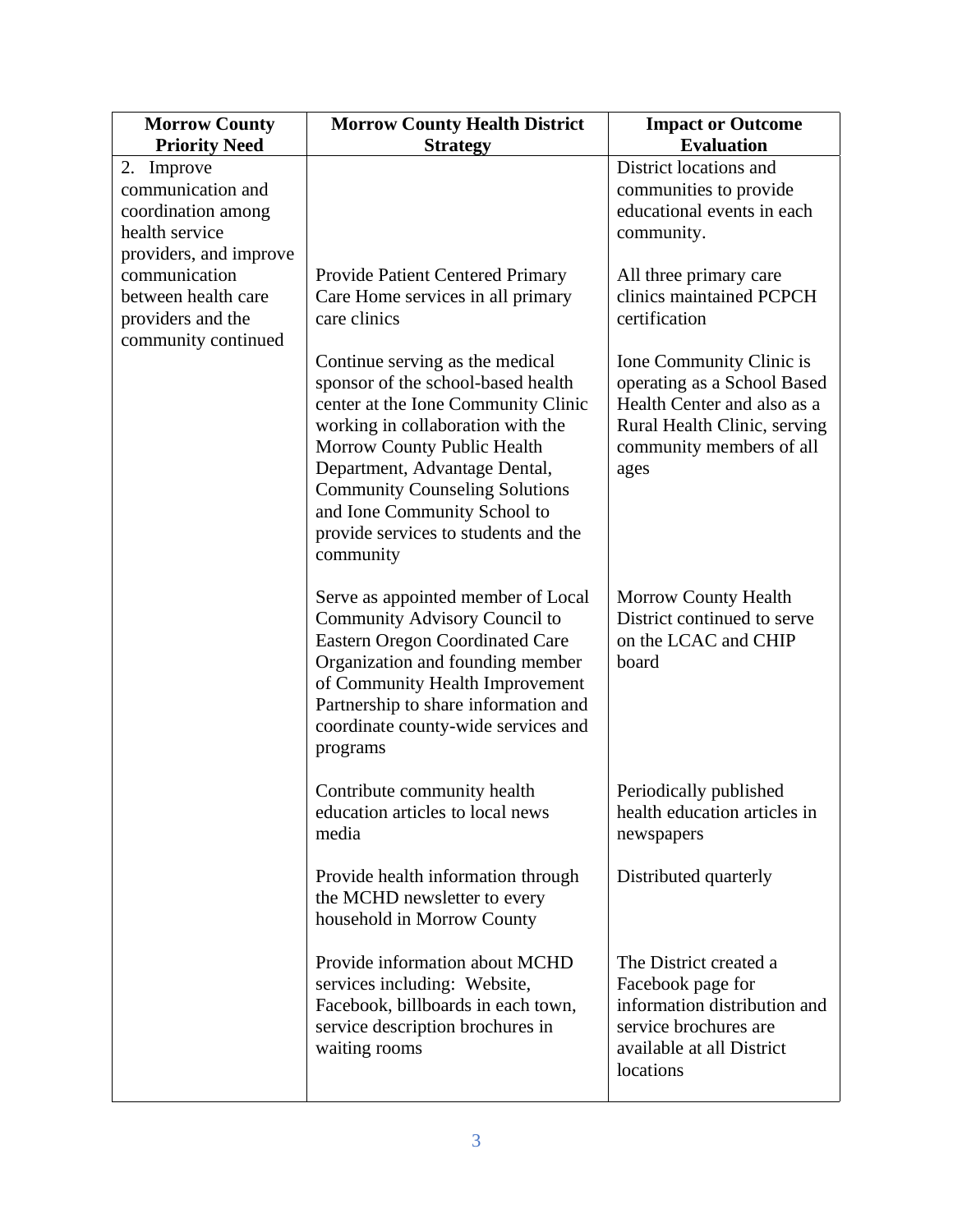| <b>Morrow County</b>                                                                                                                      | <b>Morrow County Health District</b>                                                                                                                                                                                                                                                                          | <b>Impact or Outcome</b>                                                                                                                                                                              |
|-------------------------------------------------------------------------------------------------------------------------------------------|---------------------------------------------------------------------------------------------------------------------------------------------------------------------------------------------------------------------------------------------------------------------------------------------------------------|-------------------------------------------------------------------------------------------------------------------------------------------------------------------------------------------------------|
| <b>Priority Need</b>                                                                                                                      | <b>Strategy</b>                                                                                                                                                                                                                                                                                               | <b>Evaluation</b>                                                                                                                                                                                     |
| 2. Improve<br>communication and<br>coordination among<br>health service<br>providers, and improve<br>communication<br>between health care | Employ care coordinators in each<br>primary pare clinic to focus on health<br>prevention services                                                                                                                                                                                                             | Employed two full-time<br>care coordinators that<br>manage preventative health<br>maintenance reminders and<br>scheduling at primary care<br>clinics.                                                 |
| providers and the<br>community continued                                                                                                  | Provide financial assistance on<br>accounts, Medicare Part D<br>enrollment, and state insurance<br>enrollment services at District<br>locations.                                                                                                                                                              | Trained employees provided<br>assistance completing the<br>state insurance enrollment<br>to patients. Continued to<br>offer financial assistance on<br>accounts and enrollment of<br>Medicare Part D. |
| 3. Youth mental health                                                                                                                    | As mental health and some alcohol<br>and drug treatment services are<br>outside the scope of services for the<br>MCHD, the District will continue to<br>provide referral and collaborate with<br>the local behavioral health care<br>provider which is the lead agency<br>providing services to the community | Hospital and clinics<br>continued to provide<br>referrals to local behavioral<br>health provider.                                                                                                     |
|                                                                                                                                           | Explore opportunities to offer<br>behavioral health services at primary<br>care clinic locations                                                                                                                                                                                                              | Behavioral health staff<br>integrated into each primary<br>care clinic                                                                                                                                |
| 4.Alcohol/tobacco/drug<br>use                                                                                                             | Primary care clinics provide tobacco<br>screening and education, alcohol use<br>screening and referrals for treatment<br>if appropriate                                                                                                                                                                       | Screening provided at every<br>admission and referrals for<br>treatment were sent                                                                                                                     |
| 5. Maternal, child $\&$<br>family health                                                                                                  | Collaborate with other health<br>organizations serving Morrow<br>County to strengthen CARE Program<br>to serve women, children and<br>families through wraparound services                                                                                                                                    | Primary care clinics worked<br>in collaboration with CARE<br>Program and received<br>referrals on an ongoing<br>basis                                                                                 |
| 6. Oral health                                                                                                                            | Dental treatment is outside of the<br>scope of services of MCHD but the<br>District partners with Advantage<br>Dental for referral of patients needing<br>dental treatment                                                                                                                                    | Patients were referred to<br>Advantage Dental if<br>appropriate                                                                                                                                       |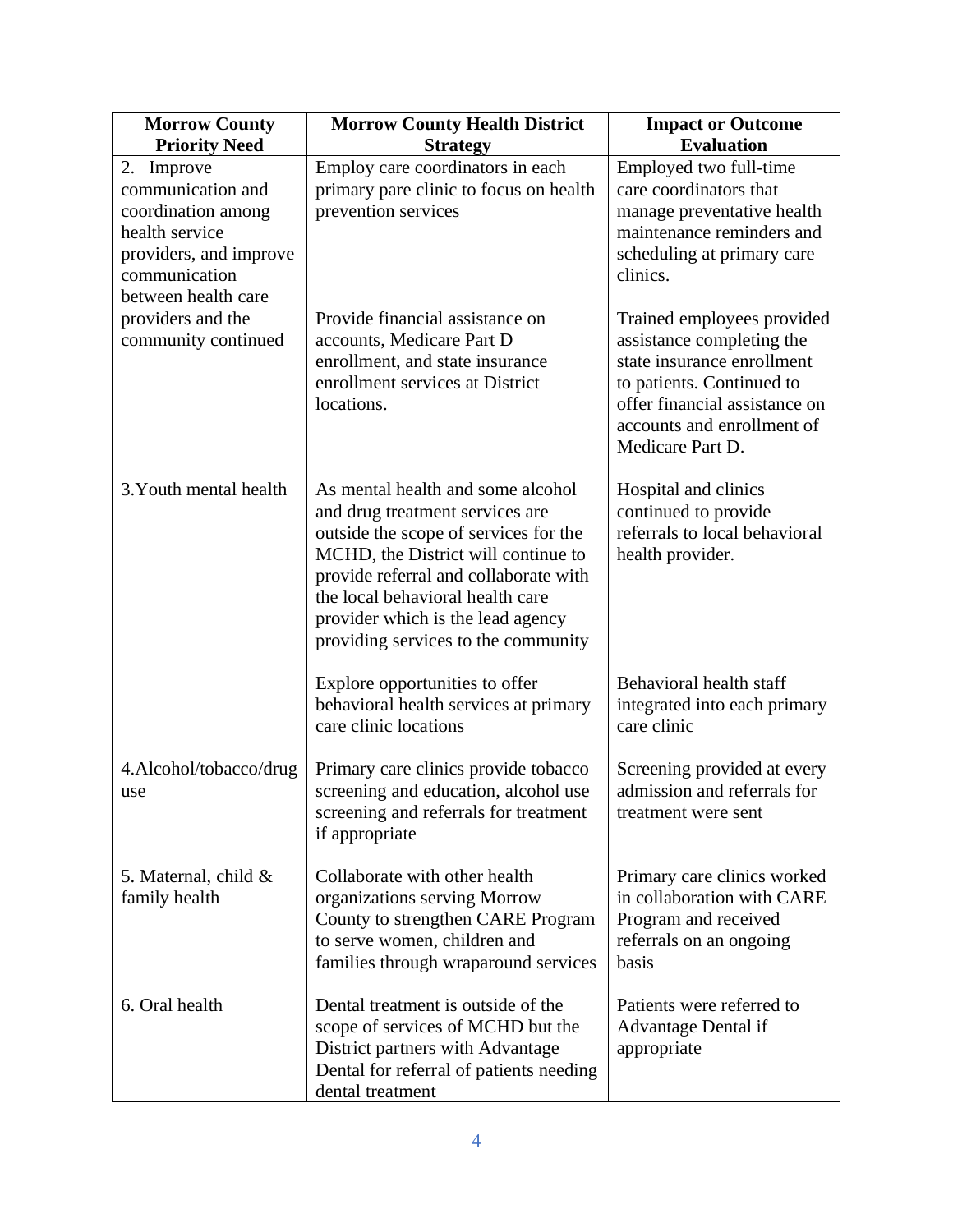| <b>Morrow County</b> | <b>Morrow County Health District</b>                                                                                                           | <b>Impact or Outcome</b>                                                                                                                                                                                                                                                                                                           |
|----------------------|------------------------------------------------------------------------------------------------------------------------------------------------|------------------------------------------------------------------------------------------------------------------------------------------------------------------------------------------------------------------------------------------------------------------------------------------------------------------------------------|
| <b>Priority Need</b> | <b>Strategy</b>                                                                                                                                | <b>Evaluation</b>                                                                                                                                                                                                                                                                                                                  |
| 7. Chronic Disease   | Contribute community health                                                                                                                    | Periodically published                                                                                                                                                                                                                                                                                                             |
| (Obesity)            | education articles to local news<br>media and post on District's website                                                                       | health education articles in                                                                                                                                                                                                                                                                                                       |
|                      |                                                                                                                                                | newspapers and posted on<br>District's website.                                                                                                                                                                                                                                                                                    |
|                      | Provide health information through<br>the MCHD newsletter to every<br>household in Morrow County that<br>includes topic about healthy eating   | Distributed quarterly                                                                                                                                                                                                                                                                                                              |
|                      | Provide diabetes education classes                                                                                                             | Unable to arrange classes,<br>however primary care<br>clinics offered a recipe swap<br>event and highlighted<br>options from appetizers to<br>desserts.                                                                                                                                                                            |
|                      | Provide free community blood<br>pressure testing                                                                                               | Available anytime at<br>hospital and all three clinics                                                                                                                                                                                                                                                                             |
|                      | Provide free annual adolescent well<br>care visits                                                                                             | Partnered with Columbia<br>River Health, Morrow<br>County and Ione School<br><b>Districts and CARE</b><br>Program to ensure<br>adolescent well care exams<br>were offered to all children<br>ages 11-21 in Morrow<br>County; which included a<br>sport physical if needed.                                                         |
|                      | Provide community health education<br>and prevention events throughout<br>Morrow County at health fairs,<br>special events, and in the schools | Participated in multiple<br>community events across<br>the County along with<br>holding held special events<br>at the primary care clinics,<br>highlighting colorectal<br>cancer awareness, healthy<br>diet and exercise, chronic<br>disease management, end of<br>life planning, men and<br>women's preventative<br>health plans. |